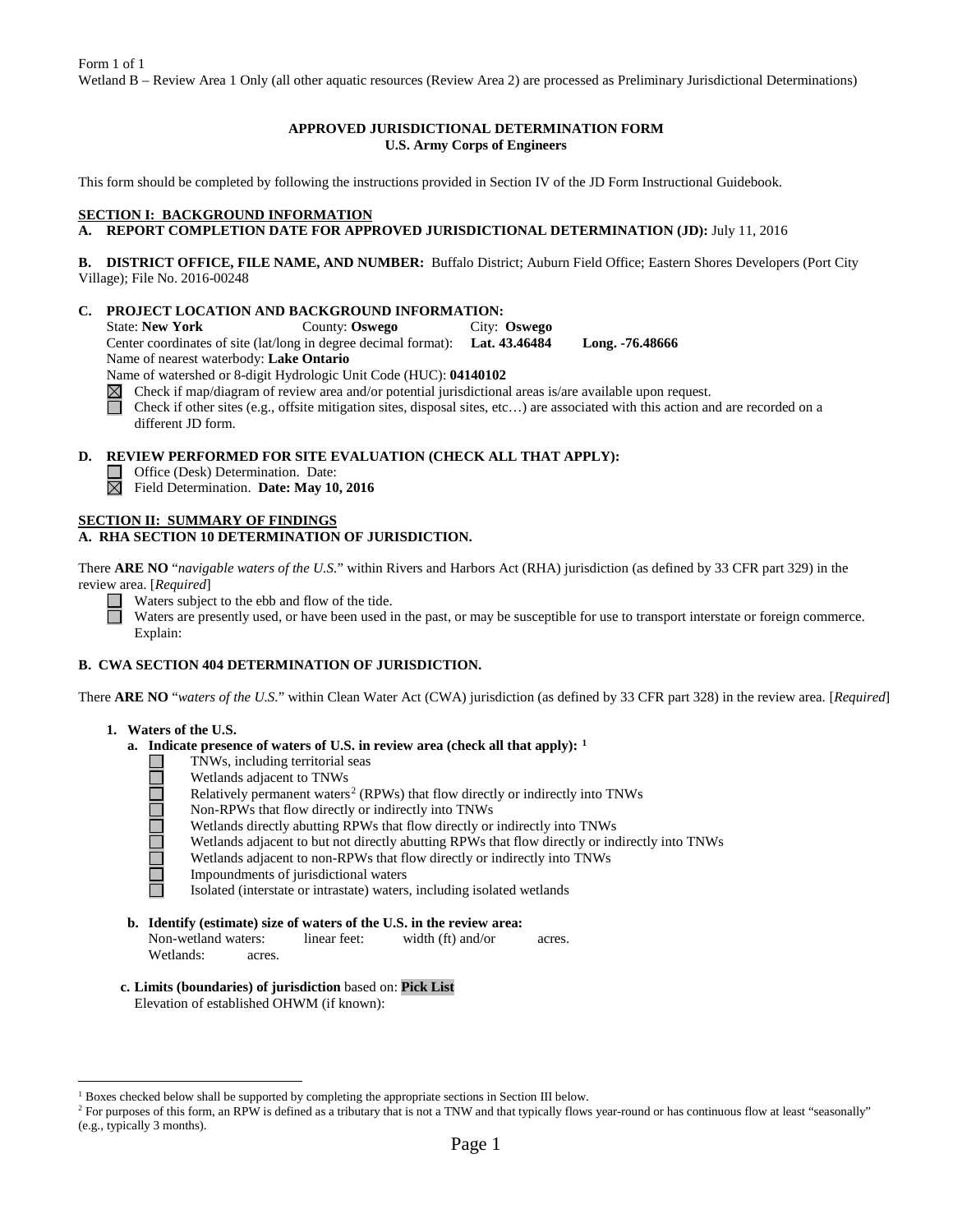Form 1 of 1

Wetland B – Review Area 1 Only (all other aquatic resources (Review Area 2) are processed as Preliminary Jurisdictional Determinations)

### **2. Non-regulated waters/wetlands (check if applicable):[3](#page-1-0)**

 $\boxtimes$  Potentially jurisdictional waters and/or wetlands were assessed within the review area and determined to be not jurisdictional. Explain:

## **Note: This Approved JD pertains ONLY to Wetland B – Review Area 1 Only (all other aquatic resources (Review Area 2) are processed as Preliminary Jurisdictional Determinations)**

**Wetland B is outside Department of the Army jurisdiction as it does not meet the criteria for a jurisdictional water of the United States according to 33 CFR Part 328.3(a)(1-7) as follows:**

- **1. does not/has not supported interstate or foreign commerce;**
- **2. is not an interstate water/wetland;**

**3. the degradation or destruction of which would not affect interstate or foreign commerce and does not include such waters:**

- **(i) which are or could be used by interstate or foreign travelers for recreational or other purposes; or**
- **(ii) from which fish or shellfish are or could be taken and sold in interstate or foreign commerce; or**
- **(iii) which are used or could be used for industrial purpose by industries in interstate commerce**
- **4. is not an impoundment of water otherwise defined as WOUS under the definition;**
- **5. is not a tributary of waters identified in paragraphs (a)(1)-(4) of this section;**
- **6. is not a territorial sea;**
- **7. is not wetland adjacent to waters (other than waters that are themselves wetlands) identified in paragraphs (a)(1)-(6) of this section;**

**Observations made during the May 10, 2016 site visit indicate that Wetland B is approximately 200 linear feet from the nearest conveyance - Wetland C, which drains northeast to Lake Ontario; however, any potential pathways to Wetland C were impeded by topography. No other potential outlets or connections to downstream waters were observed. This is a highly disturbed site and this wetland "pocket" likely formed as a result of dumped materials and inadequate grading associated with the surrounding developed areas. Further, due to topography and distance to the nearest tributary, the presence of a shallow subsurface flow connection is very unlikely.**

### **SECTION III: CWA ANALYSIS**

# **A. TNWs AND WETLANDS ADJACENT TO TNWs**

**The agencies will assert jurisdiction over TNWs and wetlands adjacent to TNWs. If the aquatic resource is a TNW, complete Section III.A.1 and Section III.D.1. only; if the aquatic resource is a wetland adjacent to a TNW, complete Sections III.A.1 and 2 and Section III.D.1.; otherwise, see Section III.B below**.

- **1. TNW**  Identify TNW: Summarize rationale supporting determination:
- **2. Wetland adjacent to TNW**  Summarize rationale supporting conclusion that wetland is "adjacent":

# **B. CHARACTERISTICS OF TRIBUTARY (THAT IS NOT A TNW) AND ITS ADJACENT WETLANDS (IF ANY):**

**This section summarizes information regarding characteristics of the tributary and its adjacent wetlands, if any, and it helps determine whether or not the standards for jurisdiction established under Rapanos have been met.** 

**The agencies will assert jurisdiction over non-navigable tributaries of TNWs where the tributaries are "relatively permanent waters" (RPWs), i.e. tributaries that typically flow year-round or have continuous flow at least seasonally (e.g., typically 3 months). A wetland that directly abuts an RPW is also jurisdictional. If the aquatic resource is not a TNW, but has year-round (perennial) flow, skip to Section III.D.2. If the aquatic resource is a wetland directly abutting a tributary with perennial flow, skip to Section III.D.4.**

**A wetland that is adjacent to but that does not directly abut an RPW requires a significant nexus evaluation. Corps districts and EPA regions will include in the record any available information that documents the existence of a significant nexus between a relatively permanent tributary that is not perennial (and its adjacent wetlands if any) and a traditional navigable water, even though a significant nexus finding is not required as a matter of law.**

<span id="page-1-0"></span> <sup>3</sup> Supporting documentation is presented in Section III.F.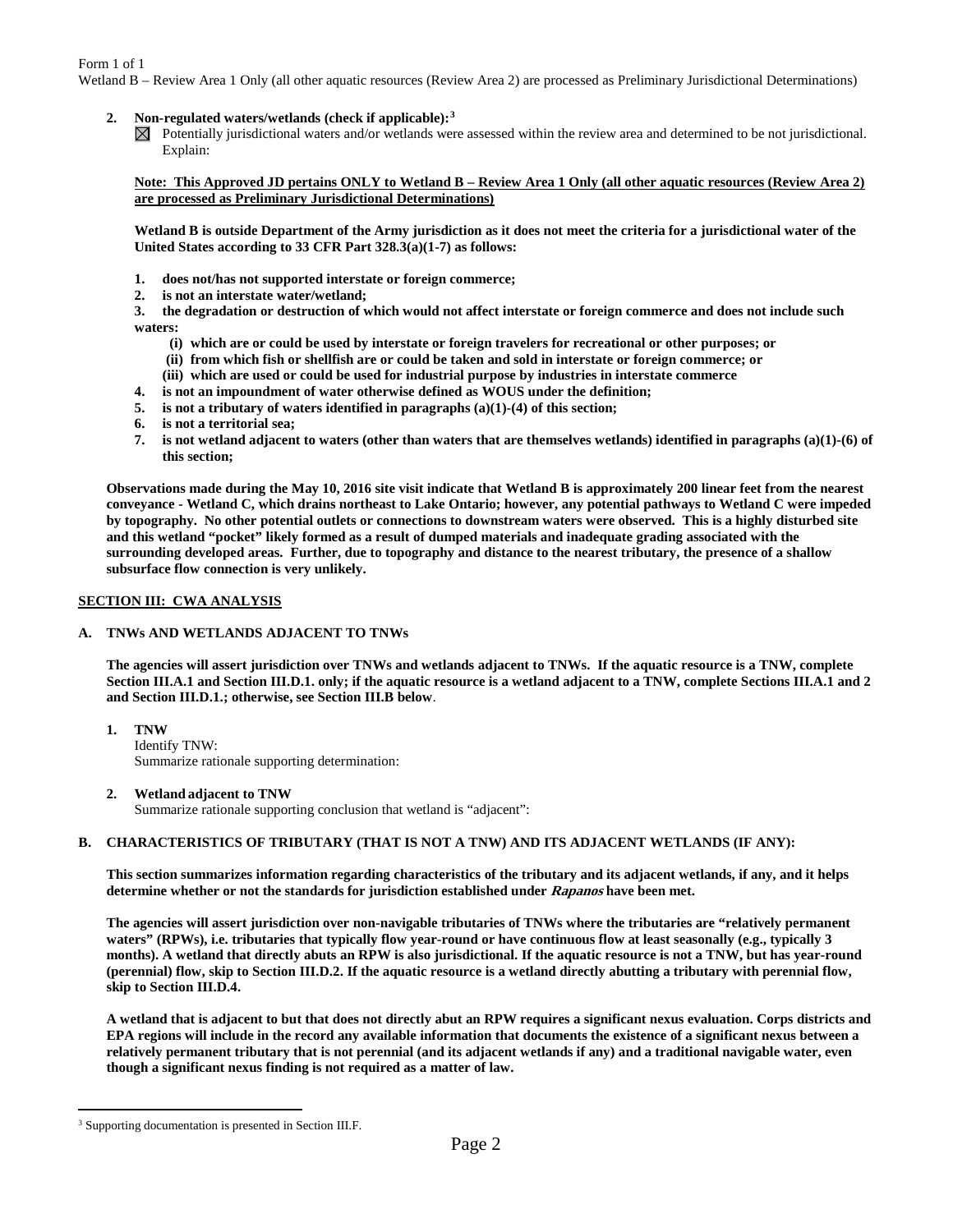Form 1 of 1 Wetland B – Review Area 1 Only (all other aquatic resources (Review Area 2) are processed as Preliminary Jurisdictional Determinations)

**If the waterbody[4](#page-2-0) is not an RPW, or a wetland directly abutting an RPW, a JD will require additional data to determine if the waterbody has a significant nexus with a TNW. If the tributary has adjacent wetlands, the significant nexus evaluation must consider the tributary in combination with all of its adjacent wetlands. This significant nexus evaluation that combines, for analytical purposes, the tributary and all of its adjacent wetlands is used whether the review area identified in the JD request is the tributary, or its adjacent wetlands, or both. If the JD covers a tributary with adjacent wetlands, complete Section III.B.1 for the tributary, Section III.B.2 for any onsite wetlands, and Section III.B.3 for all wetlands adjacent to that tributary, both onsite and offsite. The determination whether a significant nexus exists is determined in Section III.C below.**

**1. Characteristics of non-TNWs that flow directly or indirectly into TNW**

| (i) | <b>General Area Conditions:</b><br>Watershed size:<br><b>Pick List</b><br><b>Pick List</b><br>Drainage area:<br>Average annual rainfall:<br>inches<br>Average annual snowfall:<br>inches                                                                                                                                                                                                                                                                                                                                                                             |
|-----|----------------------------------------------------------------------------------------------------------------------------------------------------------------------------------------------------------------------------------------------------------------------------------------------------------------------------------------------------------------------------------------------------------------------------------------------------------------------------------------------------------------------------------------------------------------------|
|     | (ii) Physical Characteristics:<br>(a) Relationship with TNW:<br>Tributary flows directly into TNW.<br>Tributary flows through Pick List tributaries before entering TNW<br>Project waters are Pick List river miles from TNW<br>Project waters are Pick List river miles from RPW<br>Project waters are Pick List aerial (straight) miles from TNW<br>Project waters are Pick List aerial (straight) miles from RPW<br>Project waters cross or serve as state boundaries. Explain:<br>Identify flow route to TNW <sup>5</sup> :<br>Tributary stream order, if known: |
|     | (b) General Tributary Characteristics (check all that apply):<br><b>Tributary</b> is:<br>    Natural<br>Artificial (man-made). Explain:<br>Manipulated (man-altered). Explain:<br>Tributary properties with respect to top of bank (estimate):<br>Average width:<br>feet<br>Average depth:<br>feet<br>Average side slopes: Pick List                                                                                                                                                                                                                                 |
|     | Primary tributary substrate composition (check all that apply):<br>$\exists$ Silts<br>Sands<br>Concrete<br>Cobbles<br>Gravel<br>Muck<br>Vegetation. Type/% cover:<br>Bedrock<br>Other. Explain:                                                                                                                                                                                                                                                                                                                                                                      |
|     | Tributary condition/stability [e.g., highly eroding, sloughing banks]. Explain:<br>Presence of run/riffle/pool complexes. Explain:<br>Tributary geometry: Pick List<br>Tributary gradient (approximate average slope):<br>%                                                                                                                                                                                                                                                                                                                                          |
|     | $(c)$ Flow:<br>Tributary provides for: Pick List<br>Estimate average number of flow events in review area/year: Pick List<br>Describe flow regime:<br>Other information on duration and volume:<br>Surface flow is: Pick List. Characteristics:                                                                                                                                                                                                                                                                                                                      |

<span id="page-2-0"></span> 4 Note that the Instructional Guidebook contains additional information regarding swales, ditches, washes, and erosional features generally and in the arid West.

Subsurface flow: **Pick List**. Explain findings:

Tributary has (check all that apply):

□ Dye (or other) test performed:

Bed and banks

<span id="page-2-1"></span><sup>5</sup> Flow route can be described by identifying, e.g., tributary a, which flows through the review area, to flow into tributary b, which then flows into TNW.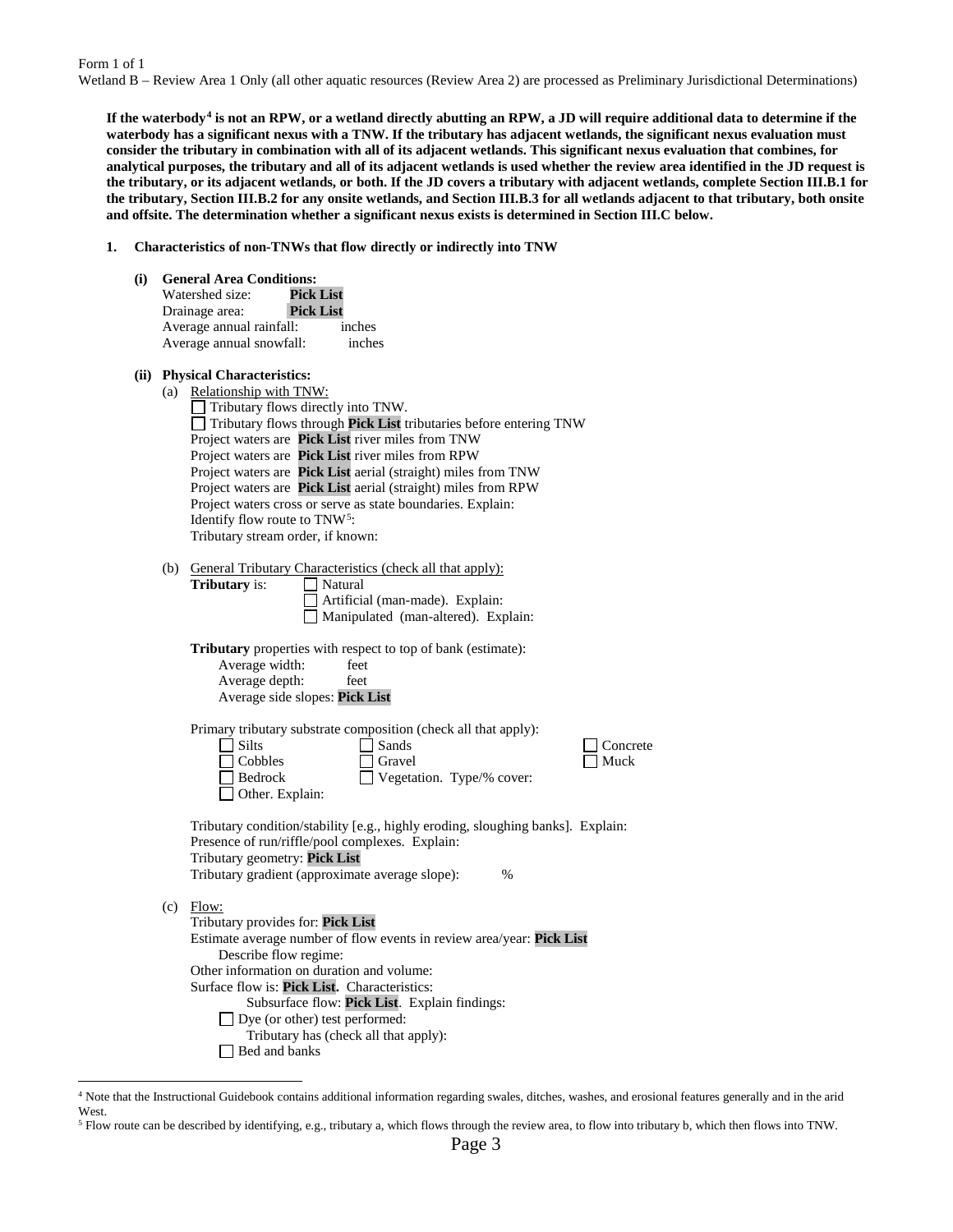### Form 1 of 1

Wetland B – Review Area 1 Only (all other aquatic resources (Review Area 2) are processed as Preliminary Jurisdictional Determinations)

|    |     | $\Box$ OHWM <sup>6</sup> (check all indicators that apply):<br>$\Box$ clear, natural line impressed on the bank<br>the presence of litter and debris<br>changes in the character of soil<br>П<br>destruction of terrestrial vegetation<br>$\Box$<br>$\Box$ shelving<br>the presence of wrack line<br>$\Box$<br>vegetation matted down, bent, or absent<br>sediment sorting<br>П<br>leaf litter disturbed or washed away<br>scour<br>sediment deposition<br>multiple observed or predicted flow events<br>water staining<br>abrupt change in plant community<br>other (list):<br>$\Box$ Discontinuous OHWM. <sup>7</sup> Explain: |
|----|-----|----------------------------------------------------------------------------------------------------------------------------------------------------------------------------------------------------------------------------------------------------------------------------------------------------------------------------------------------------------------------------------------------------------------------------------------------------------------------------------------------------------------------------------------------------------------------------------------------------------------------------------|
|    |     | If factors other than the OHWM were used to determine lateral extent of CWA jurisdiction (check all that apply):<br>$\Box$ High Tide Line indicated by:<br>Mean High Water Mark indicated by:<br>$\Box$<br>$\Box$ oil or scum line along shore objects<br>$\Box$ survey to available datum;<br>fine shell or debris deposits (foreshore)<br>$\Box$ physical markings;<br>physical markings/characteristics<br>$\Box$ vegetation lines/changes in vegetation types.<br>tidal gauges<br>other (list):                                                                                                                              |
|    |     | (iii) Chemical Characteristics:                                                                                                                                                                                                                                                                                                                                                                                                                                                                                                                                                                                                  |
|    |     | Characterize tributary (e.g., water color is clear, discolored, oily film; water quality; general watershed characteristics, etc.).                                                                                                                                                                                                                                                                                                                                                                                                                                                                                              |
|    |     | Explain:                                                                                                                                                                                                                                                                                                                                                                                                                                                                                                                                                                                                                         |
|    |     | Identify specific pollutants, if known:                                                                                                                                                                                                                                                                                                                                                                                                                                                                                                                                                                                          |
|    |     | (iv) Biological Characteristics. Channel supports (check all that apply):<br>Riparian corridor. Characteristics (type, average width):<br>Wetland fringe. Characteristics:<br>Habitat for:<br>$\Box$ Federally Listed species. Explain findings:<br>Fish/spawn areas. Explain findings:<br>□ Other environmentally-sensitive species. Explain findings:<br>Aquatic/wildlife diversity. Explain findings:                                                                                                                                                                                                                         |
| 2. |     | Characteristics of wetlands adjacent to non-TNW that flow directly or indirectly into TNW                                                                                                                                                                                                                                                                                                                                                                                                                                                                                                                                        |
|    |     |                                                                                                                                                                                                                                                                                                                                                                                                                                                                                                                                                                                                                                  |
|    | (i) | <b>Physical Characteristics:</b><br>(a) General Wetland Characteristics:                                                                                                                                                                                                                                                                                                                                                                                                                                                                                                                                                         |
|    |     | Properties:<br>Wetland size:<br>acres<br>Wetland type. Explain:<br>Wetland quality. Explain:<br>Project wetlands cross or serve as state boundaries. Explain:                                                                                                                                                                                                                                                                                                                                                                                                                                                                    |
|    |     | (b) General Flow Relationship with Non-TNW:                                                                                                                                                                                                                                                                                                                                                                                                                                                                                                                                                                                      |
|    |     | Flow is: Pick List. Explain:                                                                                                                                                                                                                                                                                                                                                                                                                                                                                                                                                                                                     |
|    |     | Surface flow is: Pick List                                                                                                                                                                                                                                                                                                                                                                                                                                                                                                                                                                                                       |
|    |     | Characteristics:                                                                                                                                                                                                                                                                                                                                                                                                                                                                                                                                                                                                                 |
|    |     | Subsurface flow: Pick List. Explain findings:                                                                                                                                                                                                                                                                                                                                                                                                                                                                                                                                                                                    |
|    |     | $\Box$ Dye (or other) test performed:                                                                                                                                                                                                                                                                                                                                                                                                                                                                                                                                                                                            |
|    |     |                                                                                                                                                                                                                                                                                                                                                                                                                                                                                                                                                                                                                                  |

- (c) Wetland Adjacency Determination with Non-TNW:  $\Box$  Directly abutting
	- Not directly abutting
		- Discrete wetland hydrologic connection. Explain:
		- Ecological connection. Explain:
		- Separated by berm/barrier. Explain:

<span id="page-3-1"></span><span id="page-3-0"></span> <sup>6</sup> <sup>6</sup>A natural or man-made discontinuity in the OHWM does not necessarily sever jurisdiction (e.g., where the stream temporarily flows underground, or where the OHWM has been removed by development or agricultural practices). Where there is a break in the OHWM that is unrelated to the waterbody's flow regime (e.g., flow over a rock outcrop or through a culvert), the agencies will look for indicators of flow above and below the break. 7 Ibid.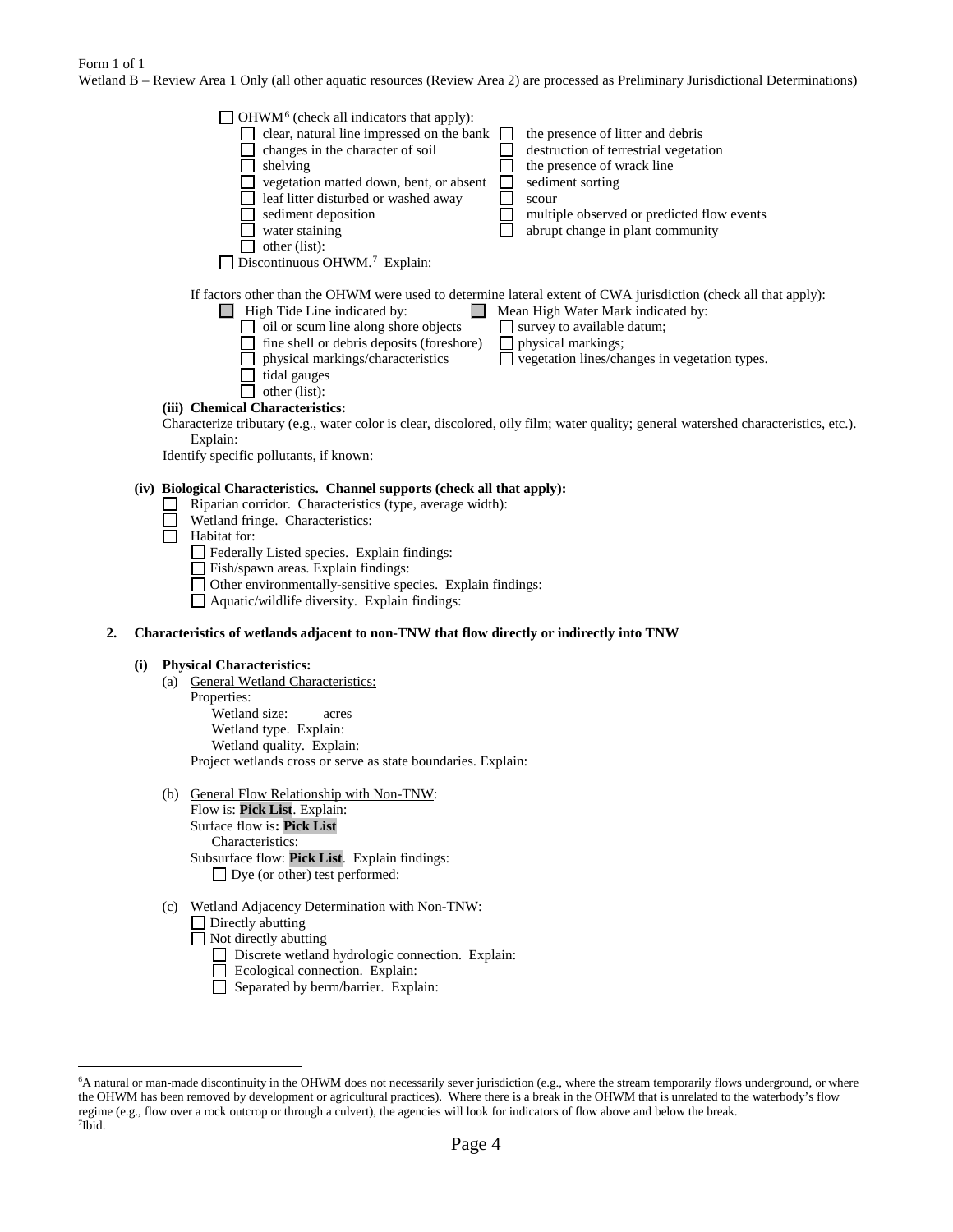Form 1 of 1

Wetland B – Review Area 1 Only (all other aquatic resources (Review Area 2) are processed as Preliminary Jurisdictional Determinations)

(d) Proximity (Relationship) to TNW Project wetlands are **Pick List** river miles from TNW. Project waters are **Pick List** aerial (straight) miles from TNW. Flow is from: **Pick List.** Estimate approximate location of wetland as within the **Pick List** floodplain.

# **(ii) Chemical Characteristics:**

Characterize wetland system (e.g., water color is clear, brown, oil film on surface; water quality; general watershed characteristics; etc.). Explain:

Identify specific pollutants, if known:

### **(iii) Biological Characteristics. Wetland supports (check all that apply):**

- $\Box$  Riparian buffer. Characteristics (type, average width):
- Vegetation type/percent cover. Explain:
- Habitat for:
	- Federally Listed species. Explain findings:

Fish/spawn areas. Explain findings:

- Other environmentally-sensitive species. Explain findings:
- Aquatic/wildlife diversity. Explain findings:

# **3. Characteristics of all wetlands adjacent to the tributary (if any)**

All wetland(s) being considered in the cumulative analysis: **Pick List**<br>Approximately () acres in total are being considered in the cun

) acres in total are being considered in the cumulative analysis.

For each wetland, specify the following:

Directly abuts? (Y/N) Size (in acres) Directly abuts? (Y/N) Size (in acres)

Summarize overall biological, chemical and physical functions being performed:

# **C. SIGNIFICANT NEXUS DETERMINATION**

**A significant nexus analysis will assess the flow characteristics and functions of the tributary itself and the functions performed by any wetlands adjacent to the tributary to determine if they significantly affect the chemical, physical, and biological integrity of a TNW. For each of the following situations, a significant nexus exists if the tributary, in combination with all of its adjacent wetlands, has more than a speculative or insubstantial effect on the chemical, physical and/or biological integrity of a TNW. Considerations when evaluating significant nexus include, but are not limited to the volume, duration, and frequency of the flow of water in the tributary and its proximity to a TNW, and the functions performed by the tributary and all its adjacent wetlands. It is not appropriate to determine significant nexus based solely on any specific threshold of distance (e.g. between a tributary and its adjacent wetland or between a tributary and the TNW). Similarly, the fact an adjacent wetland lies within or outside of a floodplain is not solely determinative of significant nexus.** 

### **Draw connections between the features documented and the effects on the TNW, as identified in the** *Rapanos* **Guidance and discussed in the Instructional Guidebook. Factors to consider include, for example:**

- Does the tributary, in combination with its adjacent wetlands (if any), have the capacity to carry pollutants or flood waters to TNWs, or to reduce the amount of pollutants or flood waters reaching a TNW?
- Does the tributary, in combination with its adjacent wetlands (if any), provide habitat and lifecycle support functions for fish and other species, such as feeding, nesting, spawning, or rearing young for species that are present in the TNW?
- Does the tributary, in combination with its adjacent wetlands (if any), have the capacity to transfer nutrients and organic carbon that support downstream foodwebs?
- Does the tributary, in combination with its adjacent wetlands (if any), have other relationships to the physical, chemical, or biological integrity of the TNW?

### **Note: the above list of considerations is not inclusive and other functions observed or known to occur should be documented below:**

- **1. Significant nexus findings for non-RPW that has no adjacent wetlands and flows directly or indirectly into TNWs.** Explain findings of presence or absence of significant nexus below, based on the tributary itself, then go to Section III.D: .
- **2. Significant nexus findings for non-RPW and its adjacent wetlands, where the non-RPW flows directly or indirectly into TNWs.** Explain findings of presence or absence of significant nexus below, based on the tributary in combination with all of its adjacent wetlands, then go to Section III.D: .
- **3. Significant nexus findings for wetlands adjacent to an RPW but that do not directly abut the RPW.** Explain findings of presence or absence of significant nexus below, based on the tributary in combination with all of its adjacent wetlands, then go to Section III.D: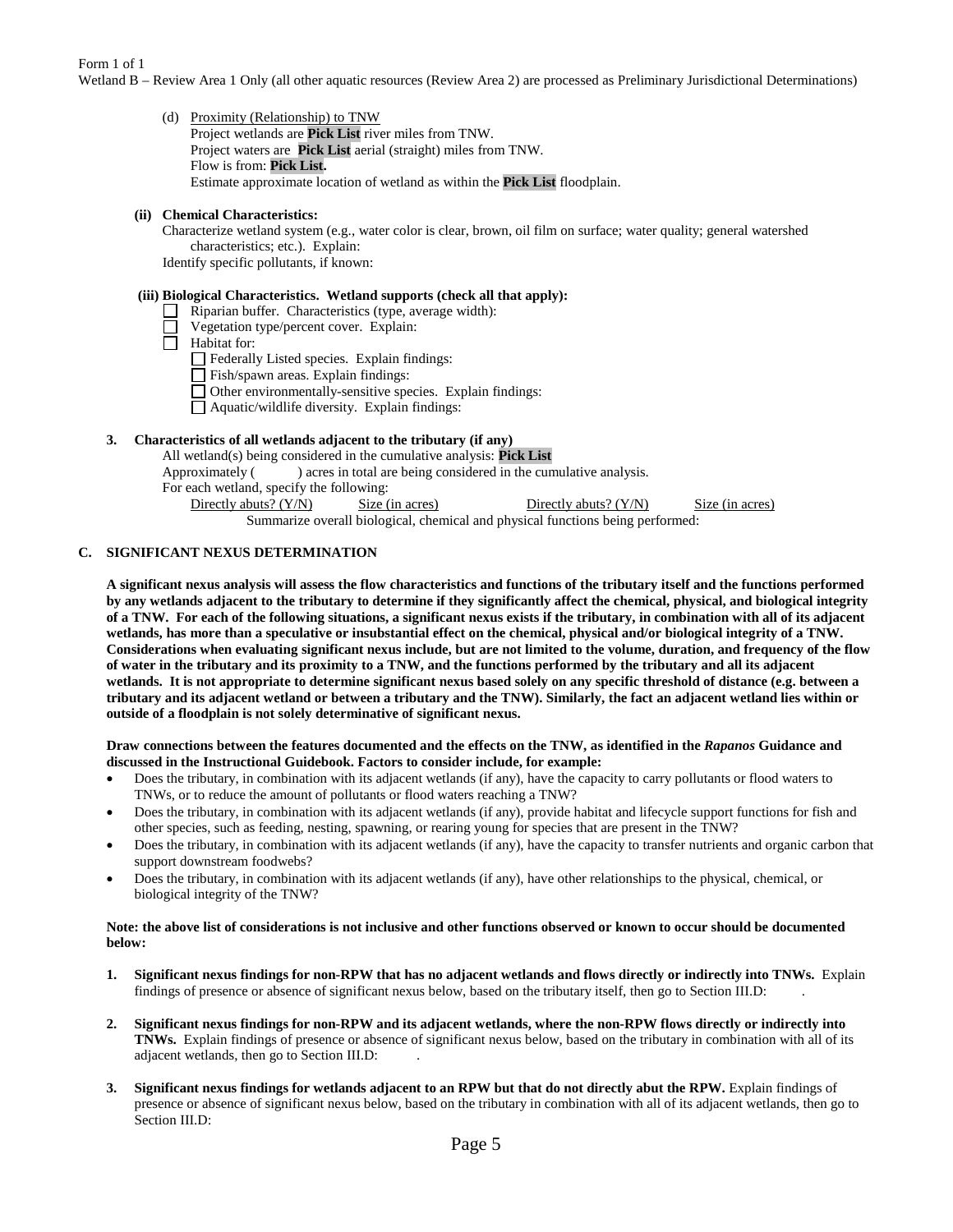## **D. DETERMINATIONS OF JURISDICTIONAL FINDINGS. THE SUBJECT WATERS/WETLANDS ARE (CHECK ALL THAT APPLY):**

**1. TNWs and Adjacent Wetlands.** Check all that apply and provide size estimates in review area:<br>
TNWs: linear feet width (ft), Or, acres.  $I$  linear feet width (ft), Or, acres. **Netlands adjacent to TNWs:** acres.

# **2. RPWs that flow directly or indirectly into TNWs.**

- Tributaries of TNWs where tributaries typically flow year-round are jurisdictional. Provide data and rationale indicating that tributary is perennial:
	- Tributaries of TNW where tributaries have continuous flow "seasonally" (e.g., typically three months each year) are
	- jurisdictional. Data supporting this conclusion is provided at Section III.B. Provide rationale indicating that tributary flows seasonally:

Provide estimates for jurisdictional waters in the review area (check all that apply):

Tributary waters: linear feet width (ft).

Other non-wetland waters: acres.

Identify type(s) of waters:

# **3. Non-RPWs[8](#page-5-0) that flow directly or indirectly into TNWs.**

Waterbody that is not a TNW or an RPW, but flows directly or indirectly into a TNW, and it has a significant nexus with a TNW is jurisdictional. Data supporting this conclusion is provided at Section III.C.

Provide estimates for jurisdictional waters within the review area (check all that apply):

- Tributary waters: linear feet width (ft).
	- Other non-wetland waters: acres.
		- Identify type(s) of waters:

## **4. Wetlands directly abutting an RPW that flow directly or indirectly into TNWs.**

 $\Box$  Wetlands directly abut RPW and thus are jurisdictional as adjacent wetlands.

- Wetlands directly abutting an RPW where tributaries typically flow year-round. Provide data and rationale indicating that tributary is perennial in Section III.D.2, above. Provide rationale indicating that wetland is directly abutting an RPW:
- Wetlands directly abutting an RPW where tributaries typically flow "seasonally." Provide data indicating that tributary is seasonal in Section III.B and rationale in Section III.D.2, above. Provide rationale indicating that wetland is directly abutting an RPW:

Provide acreage estimates for jurisdictional wetlands in the review area: acres.

### **5. Wetlands adjacent to but not directly abutting an RPW that flow directly or indirectly into TNWs.**

Wetlands that do not directly abut an RPW, but when considered in combination with the tributary to which they are adjacent and with similarly situated adjacent wetlands, have a significant nexus with a TNW are jurisidictional. Data supporting this conclusion is provided at Section III.C.

Provide acreage estimates for jurisdictional wetlands in the review area: acres.

### **6. Wetlands adjacent to non-RPWs that flow directly or indirectly into TNWs.**

Wetlands adjacent to such waters, and have when considered in combination with the tributary to which they are adjacent and with similarly situated adjacent wetlands, have a significant nexus with a TNW are jurisdictional. Data supporting this conclusion is provided at Section III.C.

Provide estimates for jurisdictional wetlands in the review area: acres.

### **7. Impoundments of jurisdictional waters. [9](#page-5-1)**

- As a general rule, the impoundment of a jurisdictional tributary remains jurisdictional.
- Demonstrate that impoundment was created from "waters of the U.S.," or
	- Demonstrate that water meets the criteria for one of the categories presented above (1-6), or

П Demonstrate that water is isolated with a nexus to commerce (see E below).

 <sup>8</sup>

<span id="page-5-1"></span><span id="page-5-0"></span><sup>&</sup>lt;sup>8</sup>See Footnote # 3.<br><sup>9</sup> To complete the analysis refer to the key in Section III.D.6 of the Instructional Guidebook.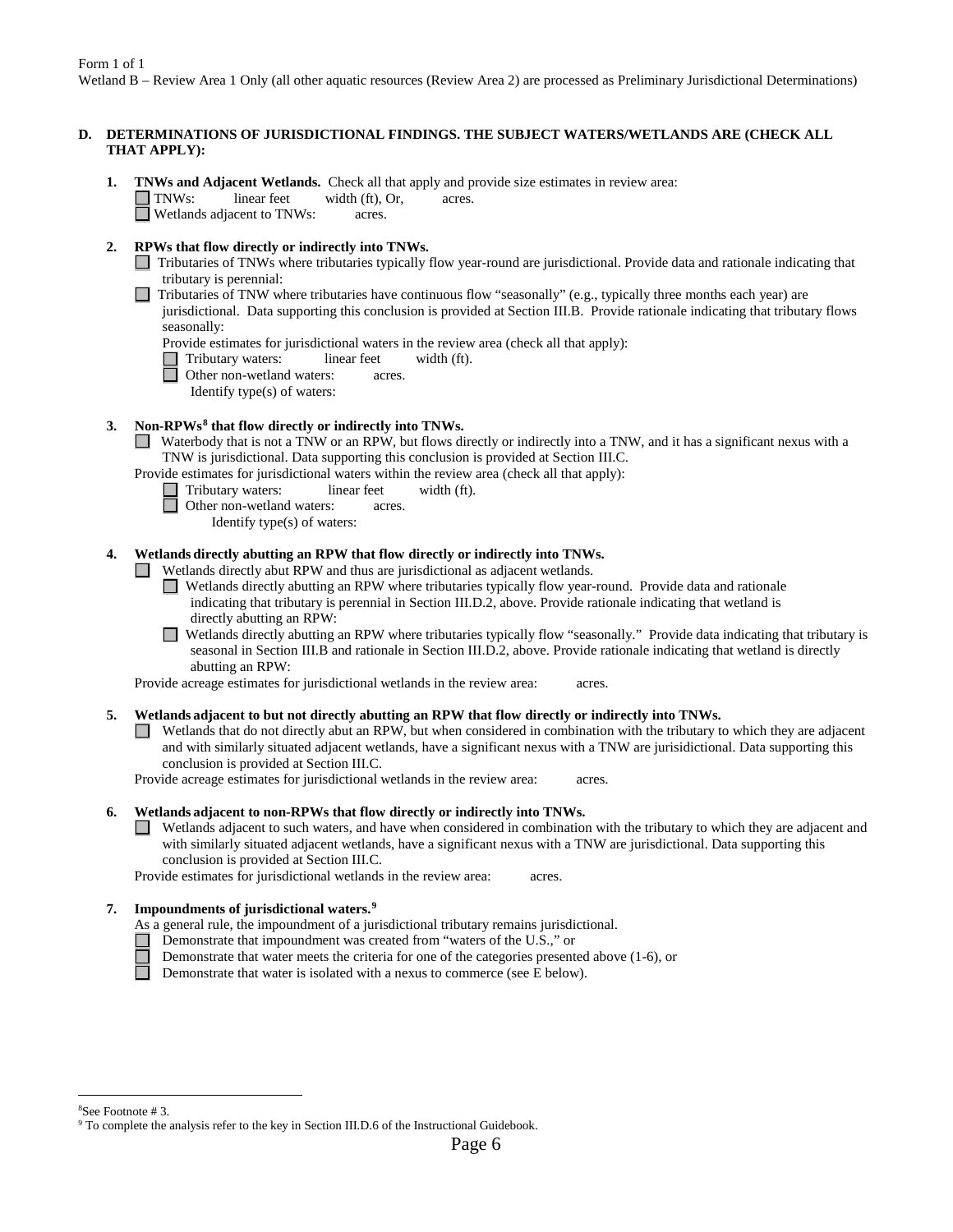| E. | ISOLATED [INTERSTATE OR INTRA-STATE] WATERS, INCLUDING ISOLATED WETLANDS, THE USE,<br>DEGRADATION OR DESTRUCTION OF WHICH COULD AFFECT INTERSTATE COMMERCE, INCLUDING ANY<br>SUCH WATERS (CHECK ALL THAT APPLY): <sup>10</sup><br>which are or could be used by interstate or foreign travelers for recreational or other purposes.<br>from which fish or shellfish are or could be taken and sold in interstate or foreign commerce.<br>which are or could be used for industrial purposes by industries in interstate commerce.<br>Interstate isolated waters. Explain:<br>Other factors. Explain:                                                                                                                                                                                                                                                                                                                                                                                                                                                                    |
|----|-------------------------------------------------------------------------------------------------------------------------------------------------------------------------------------------------------------------------------------------------------------------------------------------------------------------------------------------------------------------------------------------------------------------------------------------------------------------------------------------------------------------------------------------------------------------------------------------------------------------------------------------------------------------------------------------------------------------------------------------------------------------------------------------------------------------------------------------------------------------------------------------------------------------------------------------------------------------------------------------------------------------------------------------------------------------------|
|    | Identify water body and summarize rationale supporting determination:<br>Provide estimates for jurisdictional waters in the review area (check all that apply):<br>Tributary waters:<br>linear feet<br>width (ft).<br>Other non-wetland waters:<br>acres.<br>Identify type(s) of waters:<br>Wetlands:<br>acres.                                                                                                                                                                                                                                                                                                                                                                                                                                                                                                                                                                                                                                                                                                                                                         |
| F. | NON-JURISDICTIONAL WATERS, INCLUDING WETLANDS (CHECK ALL THAT APPLY):<br>If potential wetlands were assessed within the review area, these areas did not meet the criteria in the 1987 Corps of Engineers<br>Wetland Delineation Manual and/or appropriate Regional Supplements.<br>Review area included isolated waters with no substantial nexus to interstate (or foreign) commerce.<br>$\bowtie$<br>$\boxtimes$ Prior to the Jan 2001 Supreme Court decision in "SWANCC," the review area would have been regulated based solely<br>on the "Migratory Bird Rule" (MBR).<br>Waters do not meet the "Significant Nexus" standard, where such a finding is required for jurisdiction. Explain:<br>Other: (explain, if not covered above):<br>Provide acreage estimates for non-jurisdictional waters in the review area, where the sole potential basis of jurisdiction is the MBR<br>factors (i.e., presence of migratory birds, presence of endangered species, use of water for irrigated agriculture), using best professional<br>judgment (check all that apply): |
|    | Non-wetland waters (i.e., rivers, streams):<br>linear feet<br>width (ft).<br>Lakes/ponds:<br>acres.<br>Other non-wetland waters:<br>acres. List type of aquatic resource:<br>$\boxtimes$<br><b>Wetlands:</b><br><b>Wetland B</b><br>emergent<br>0.092 acres                                                                                                                                                                                                                                                                                                                                                                                                                                                                                                                                                                                                                                                                                                                                                                                                             |
|    | David Course Information from the distinct material and action care that do not most the GC and Care Mannell and and saddens and                                                                                                                                                                                                                                                                                                                                                                                                                                                                                                                                                                                                                                                                                                                                                                                                                                                                                                                                        |

Provide acreage estimates for non-jurisdictional waters in the review area that do not meet the "Significant Nexus" standard, where such a finding is required for jurisdiction (check all that apply):<br>
Non-wetland waters (i.e., rivers, streams): linea<br>
Lakes/ponds: acres.

Non-wetland waters (i.e., rivers, streams): linear feet, width (ft).

Lakes/ponds: acres.<br>Other non-wetland waters:

- Ĕ acres. List type of aquatic resource:
	- Wetlands: acres.

 $\overline{a}$ 

<span id="page-6-0"></span>**<sup>10</sup> Prior to asserting or declining CWA jurisdiction based solely on this category, Corps Districts will elevate the action to Corps and EPA HQ for review consistent with the process described in the Corps/EPA** *Memorandum Regarding CWA Act Jurisdiction Following Rapanos.*